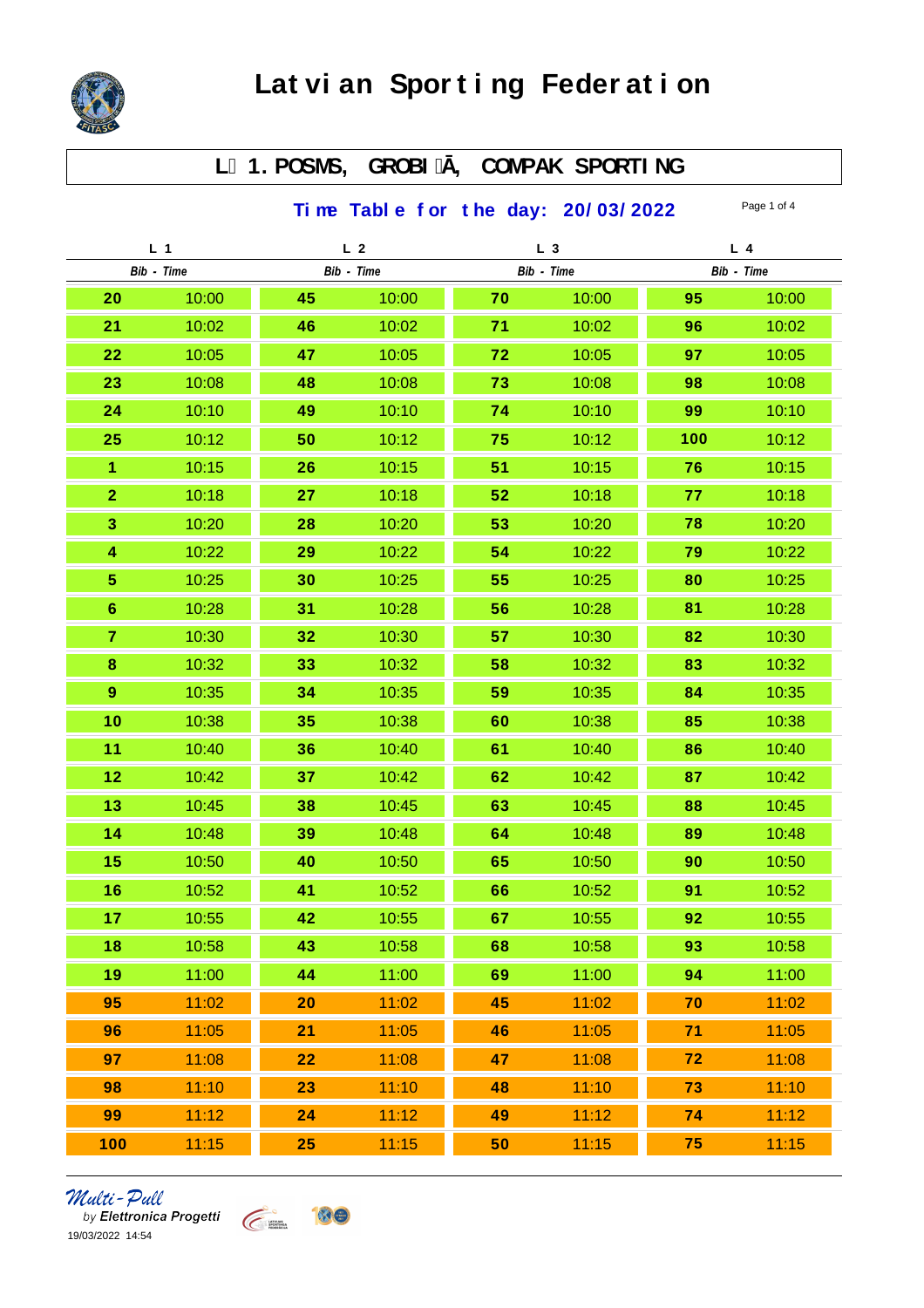Time Table for the day:  $20/03/2022$  Page 2 of 4

| L <sub>1</sub> |       | L <sub>2</sub> |       | L <sub>3</sub> |       | $L$ 4      |       |
|----------------|-------|----------------|-------|----------------|-------|------------|-------|
| Bib - Time     |       | Bib - Time     |       | Bib - Time     |       | Bib - Time |       |
| 76             | 11:18 | 1              | 11:18 | 26             | 11:18 | 51         | 11:18 |
| 77             | 11:20 | $\overline{2}$ | 11:20 | 27             | 11:20 | 52         | 11:20 |
| 78             | 11:22 | 3              | 11:22 | 28             | 11:22 | 53         | 11:22 |
| 79             | 11:25 | 4              | 11:25 | 29             | 11:25 | 54         | 11:25 |
| 80             | 11:28 | 5              | 11:28 | 30             | 11:28 | 55         | 11:28 |
| 81             | 11:30 | $6\phantom{1}$ | 11:30 | 31             | 11:30 | 56         | 11:30 |
| 82             | 11:32 | $\overline{7}$ | 11:32 | 32             | 11:32 | 57         | 11:32 |
| 83             | 11:35 | 8              | 11:35 | 33             | 11:35 | 58         | 11:35 |
| 84             | 11:38 | 9              | 11:38 | 34             | 11:38 | 59         | 11:38 |
| 85             | 11:40 | 10             | 11:40 | 35             | 11:40 | 60         | 11:40 |
| 86             | 11:42 | 11             | 11:42 | 36             | 11:42 | 61         | 11:42 |
| 87             | 11:45 | 12             | 11:45 | 37             | 11:45 | 62         | 11:45 |
| 88             | 11:48 | 13             | 11:48 | 38             | 11:48 | 63         | 11:48 |
| 89             | 11:50 | 14             | 11:50 | 39             | 11:50 | 64         | 11:50 |
| 90             | 11:52 | 15             | 11:52 | 40             | 11:52 | 65         | 11:52 |
| 91             | 11:55 | 16             | 11:55 | 41             | 11:55 | 66         | 11:55 |
| 92             | 11:58 | 17             | 11:58 | 42             | 11:58 | 67         | 11:58 |
| 93             | 12:00 | 18             | 12:00 | 43             | 12:00 | 68         | 12:00 |
| 94             | 12:02 | 19             | 12:02 | 44             | 12:02 | 69         | 12:02 |
| 70             | 12:45 | 95             | 12:45 | 20             | 12:45 | 45         | 12:45 |
| 71             | 12:48 | 96             | 12:48 | 21             | 12:48 | 46         | 12:48 |
| 72             | 12:50 | 97             | 12:50 | 22             | 12:50 | 47         | 12:50 |
| 73             | 12:52 | 98             | 12:52 | 23             | 12:52 | 48         | 12:52 |
| 74             | 12:55 | 99             | 12:55 | 24             | 12:55 | 49         | 12:55 |
| 75             | 12:58 | 100            | 12:58 | 25             | 12:58 | 50         | 12:58 |
| 51             | 13:00 | 76             | 13:00 | $\mathbf 1$    | 13:00 | 26         | 13:00 |
| 52             | 13:02 | 77             | 13:02 | $\overline{2}$ | 13:02 | 27         | 13:02 |
| 53             | 13:05 | 78             | 13:05 | 3              | 13:05 | 28         | 13:05 |
| 54             | 13:08 | 79             | 13:08 | $\overline{4}$ | 13:08 | 29         | 13:08 |
| 55             | 13:10 | 80             | 13:10 | 5              | 13:10 | 30         | 13:10 |
| 56             | 13:12 | 81             | 13:12 | $6\phantom{.}$ | 13:12 | 31         | 13:12 |
| 57             | 13:15 | 82             | 13:15 | $\overline{7}$ | 13:15 | 32         | 13:15 |
| 58             | 13:18 | 83             | 13:18 | $\bf{8}$       | 13:18 | 33         | 13:18 |
| 59             | 13:20 | 84             | 13:20 | $9\phantom{.}$ | 13:20 | 34         | 13:20 |
| 60             | 13:22 | 85             | 13:22 | 10             | 13:22 | 35         | 13:22 |
| 61             | 13:25 | 86             | 13:25 | $11$           | 13:25 | 36         | 13:25 |

## *Multi - Pull*<br>by Elettronica Progetti<br>19/03/2022 14:54

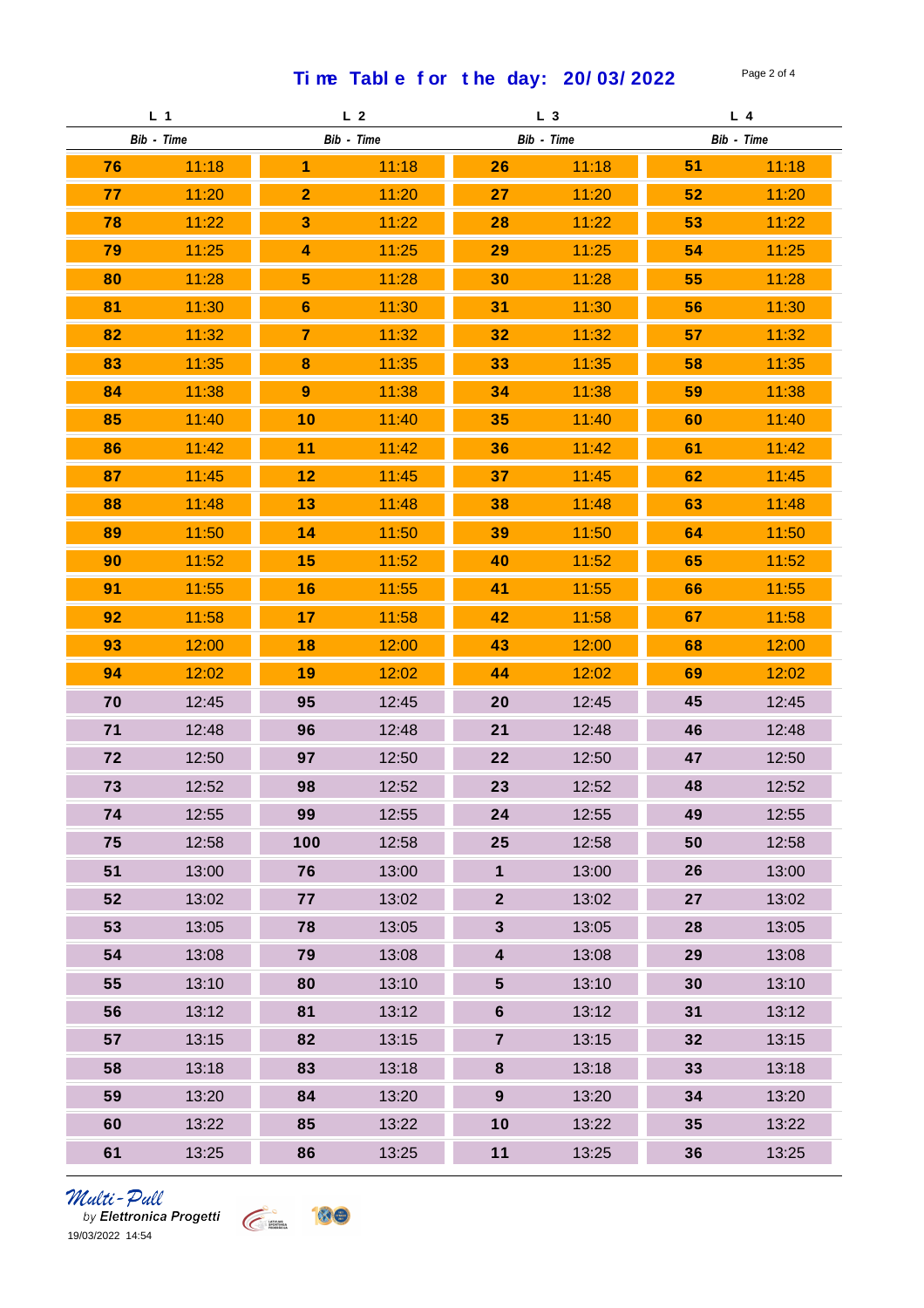Time Table for the day: 20/03/2022 Page 3 of 4

| L <sub>1</sub> |       | L <sub>2</sub> |       | L <sub>3</sub> |       | $L$ 4          |       |
|----------------|-------|----------------|-------|----------------|-------|----------------|-------|
| Bib - Time     |       | Bib - Time     |       | Bib - Time     |       | Bib - Time     |       |
| 62             | 13:28 | 87             | 13:28 | 12             | 13:28 | 37             | 13:28 |
| 63             | 13:30 | 88             | 13:30 | 13             | 13:30 | 38             | 13:30 |
| 64             | 13:32 | 89             | 13:32 | 14             | 13:32 | 39             | 13:32 |
| 65             | 13:35 | 90             | 13:35 | 15             | 13:35 | 40             | 13:35 |
| 66             | 13:38 | 91             | 13:38 | 16             | 13:38 | 41             | 13:38 |
| 67             | 13:40 | 92             | 13:40 | 17             | 13:40 | 42             | 13:40 |
| 68             | 13:42 | 93             | 13:42 | 18             | 13:42 | 43             | 13:42 |
| 69             | 13:45 | 94             | 13:45 | 19             | 13:45 | 44             | 13:45 |
| 45             | 13:48 | 70             | 13:48 | 95             | 13:48 | 20             | 13:48 |
| 46             | 13:50 | 71             | 13:50 | 96             | 13:50 | 21             | 13:50 |
| 47             | 13:52 | 72             | 13:52 | 97             | 13:52 | 22             | 13:52 |
| 48             | 13:55 | 73             | 13:55 | 98             | 13:55 | 23             | 13:55 |
| 49             | 13:58 | 74             | 13:58 | 99             | 13:58 | 24             | 13:58 |
| 50             | 14:00 | 75             | 14:00 | 100            | 14:00 | 25             | 14:00 |
| 26             | 14:02 | 51             | 14:02 | 76             | 14:02 |                | 14:02 |
| 27             | 14:05 | 52             | 14:05 | 77             | 14:05 | $\overline{2}$ | 14:05 |
| 28             | 14:08 | 53             | 14:08 | 78             | 14:08 | 3              | 14:08 |
| 29             | 14:10 | 54             | 14:10 | 79             | 14:10 | 4              | 14:10 |
| 30             | 14:12 | 55             | 14:12 | 80             | 14:12 | 5              | 14:12 |
| 31             | 14:15 | 56             | 14:15 | 81             | 14:15 | 6 <sup>°</sup> | 14:15 |
| 32             | 14:18 | 57             | 14:18 | 82             | 14:18 | 7              | 14:18 |
| 33             | 14:20 | 58             | 14:20 | 83             | 14:20 | 8              | 14:20 |
| 34             | 14:22 | 59             | 14:22 | 84             | 14:22 | 9              | 14:22 |
| 35             | 14:25 | 60             | 14:25 | 85             | 14:25 | 10             | 14:25 |
| 36             | 14:28 | 61             | 14:28 | 86             | 14:28 | 11             | 14:28 |
| 37             | 14:30 | 62             | 14:30 | 87             | 14:30 | 12             | 14:30 |
| 38             | 14:32 | 63             | 14:32 | 88             | 14:32 | 13             | 14:32 |
| 39             | 14:35 | 64             | 14:35 | 89             | 14:35 | 14             | 14:35 |
| 40             | 14:38 | 65             | 14:38 | 90             | 14:38 | 15             | 14:38 |
| 41             | 14:40 | 66             | 14:40 | 91             | 14:40 | 16             | 14:40 |
| 42             | 14:42 | 67             | 14:42 | 92             | 14:42 | 17             | 14:42 |
| 43             | 14:45 | 68             | 14:45 | 93             | 14:45 | 18             | 14:45 |
| 44             | 14:48 | 69             | 14:48 | 94             | 14:48 | 19             | 14:48 |

Caution: These shooting timetables are indicative and may change (early or delay). The organizers cannot be held liable for any change. The shooter is advised to be kept informed about possible modification of the timetable and to reach the shooting range at least 30 minutes before the indicated time. All drawings and all shooting tables will be displayed at the Club House.

Round 1 Round 2 Round 3 Round 4 Round 5 Round 6 Round 7 Round 8